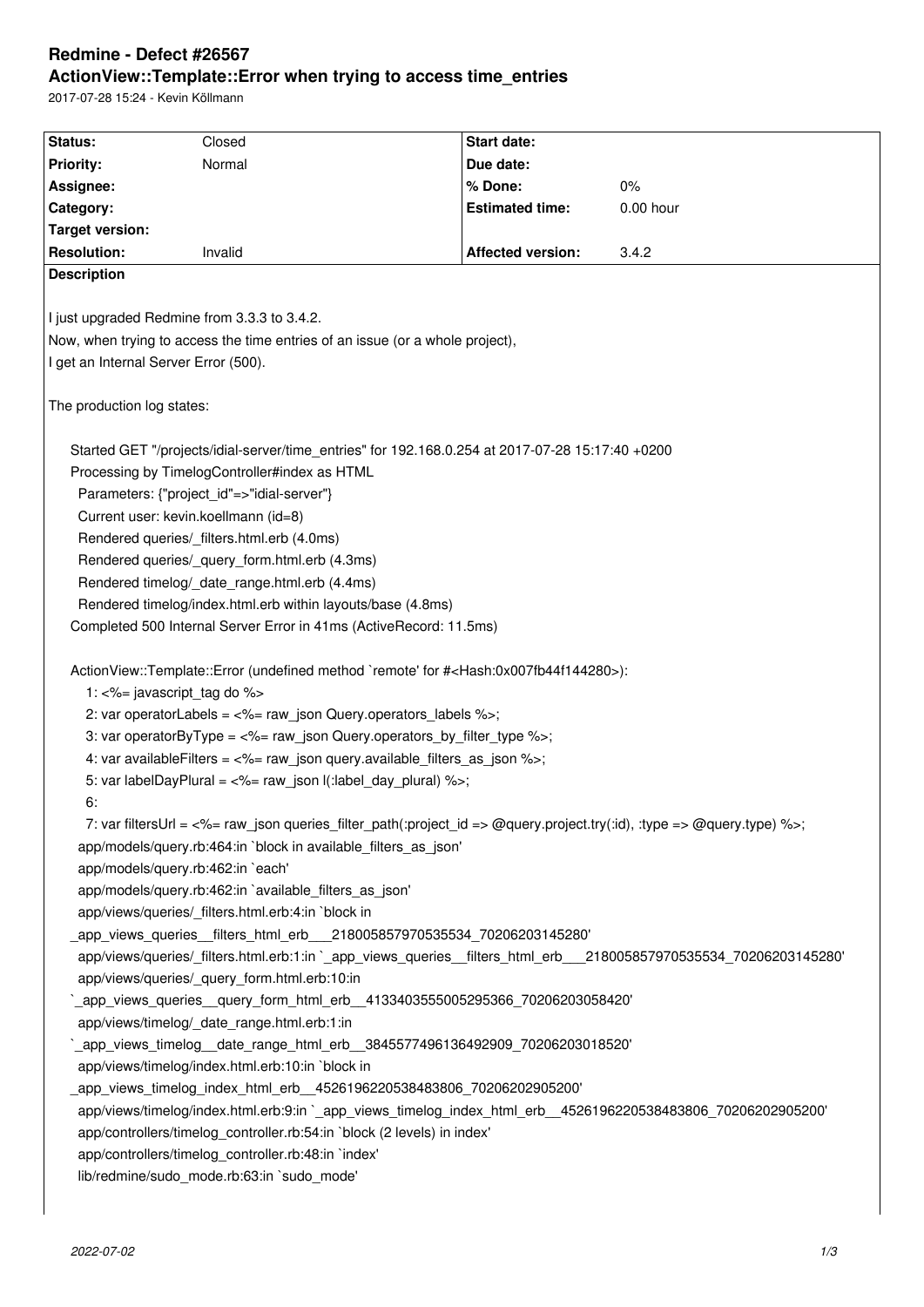My environment:

| Environment:        |                                            |  |
|---------------------|--------------------------------------------|--|
| Redmine version     | 3.4.2.stable                               |  |
| Ruby version        | 2.3.1-p112 (2016-04-26) [x86 64-linux-gnu] |  |
| Rails version       | 4.2.8                                      |  |
| Environment         | production                                 |  |
| Database adapter    | Mysql <sub>2</sub>                         |  |
| SCM:                |                                            |  |
| Subversion          | 1.9.3                                      |  |
| Cvs                 | 1.12.13                                    |  |
| Git                 | 2.7.4                                      |  |
| Filesystem          |                                            |  |
| Redmine plugins:    |                                            |  |
| redmine agile       | 1.4.4                                      |  |
| redmine ckeditor    | 1.1.5                                      |  |
| redmine gitlab hook | 0.1.3                                      |  |
| redmine_ldap_sync   | 2.0.8. devel.gf916e6574e                   |  |
| redmine_tagging     | 0.1.6                                      |  |
|                     |                                            |  |

#### **Related issues:**

Duplicated by Redmine - Defect # 26637: ActionView::Template::Error (undefine... **Closed**

#### **History**

#### **#1 - 2017-07-28 15:27 - Marius BALTEANU**

Please try without plugins. Your error is generated by one of your plugins which is not compatible with Redmine 3.4.2.

#### **#2 - 2017-07-28 15:44 - Kevin Köllmann**

*- Status changed from New to Resolved*

Yeah, it seems to be the Agile plugin from RedmineUp.com (although they state it as compatible). Did a downgrade back to 3.3.3 right now as this plugin is business important to us. Thanks for your help!

## **#3 - 2017-07-28 15:55 - Toshi MARUYAMA**

*- Status changed from Resolved to Closed*

*- Resolution set to Invalid*

## **#4 - 2017-08-08 18:32 - Kevin Köllmann**

## FYI:

The **Agile** plugin from RedmineUp.com **is compatible**.

The **incompatible** addon is this one: https://github.com/Restream/redmine\_tagging

#### **#5 - 2017-08-08 20:30 - Toshi MAR[UYAMA](https://github.com/Restream/redmine_tagging)**